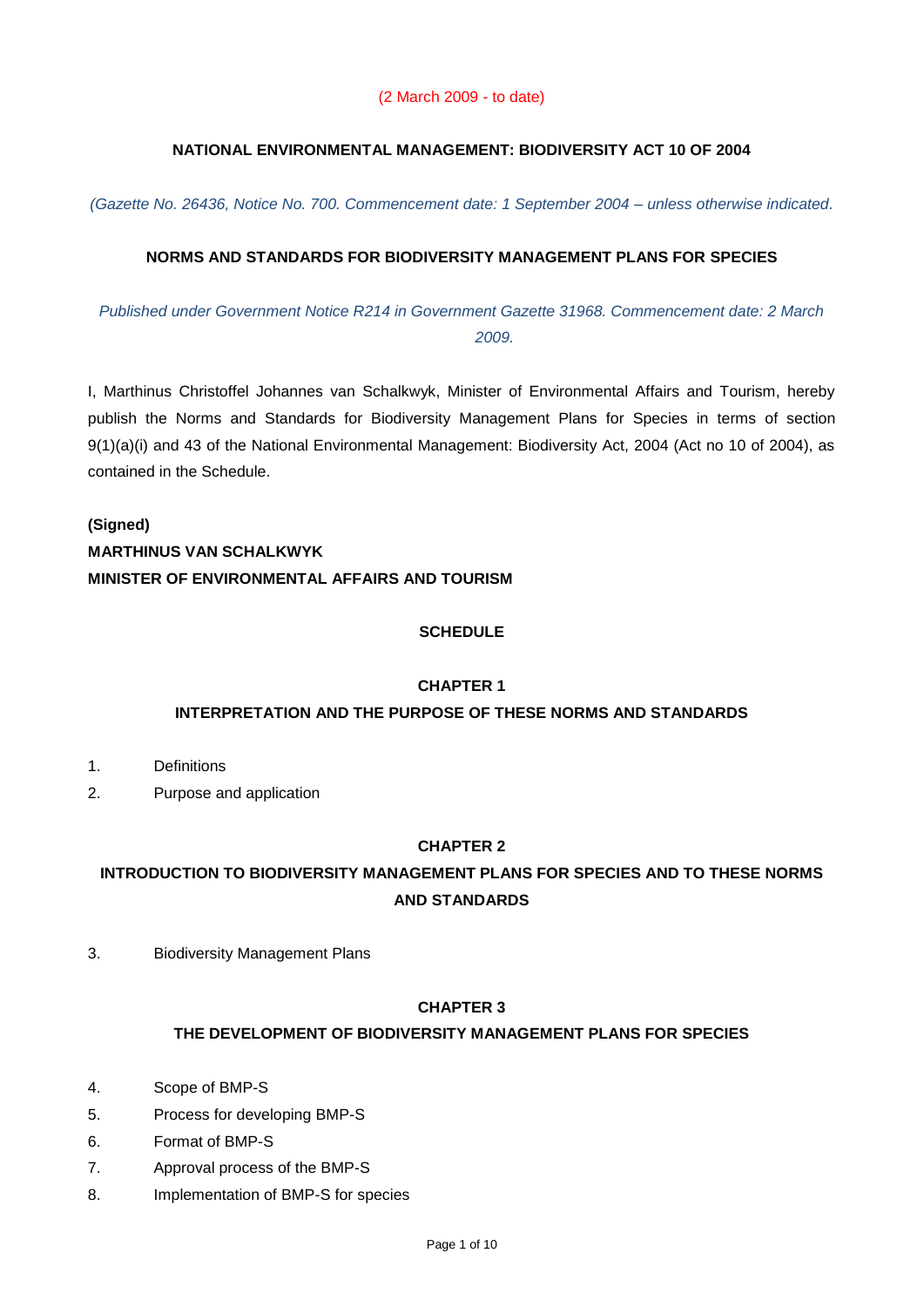#### **ACRONYMS**

| AEWA         | African Eurasian Migratory Waterfowl Agreement                                 |
|--------------|--------------------------------------------------------------------------------|
| <b>BMP</b>   | <b>Biodiversity Management Plan</b>                                            |
| BMP-S        | Biodiversity Management Plan for species                                       |
| <b>CBD</b>   | Convention on Biological Diversity                                             |
| <b>CITES</b> | Convention on the International Trade in Endangered Species of Fauna and Flora |
| <b>DEAT</b>  | Department of Environmental Affairs and Tourism                                |
| IDP.         | Integrated Development Plans                                                   |
| <b>IUCN</b>  | <b>World Conservation Union</b>                                                |
| <b>MOA</b>   | Memorandum of Agreement                                                        |
| NEM: BA      | National Environmental Management: Biodiversity Act (Act No. 10 of 2004)       |
| <b>NBF</b>   | <b>National Biodiversity Framework</b>                                         |
| <b>NEMA</b>  | National Environmental Management Act (Act No. 107 of 1998)                    |

#### **CHAPTER 1**

## **INTERPRETATION AND THE PURPOSE OF THESE NORMS AND STANDARDS**

#### **1. Definitions**

(1) In these Norms and Standards, unless the context indicates otherwise, a word or expression defined in the Biodiversity Act or Protected Areas Act has the same meaning, and-

"**Biological diversity or biodiversity**" means the variability among living organisms from all sources including, terrestrial, marine, and other aquatic ecosystems and the ecological complexes of which they are part and also includes diversity within species, between species, and of ecosystems.

"**Ex-situ or "off-site" conservation**" means the conservation of genetic resources and of wild animals, plants, fungi and microorganisms off-site or outside their natural habitats.

"**Indigenous species**" means a species that occurs, or has historically occurred, naturally in a free state in nature within the borders of the Republic, but excludes a species that has been introduced in the Republic as a result of human activity.

"**In-situ - "on-site" conservation**" means the conservation of biodiversity in the wild through the conservation of ecosystems and natural habitats, and the maintenance and recovery of viable populations of species in their natural surroundings.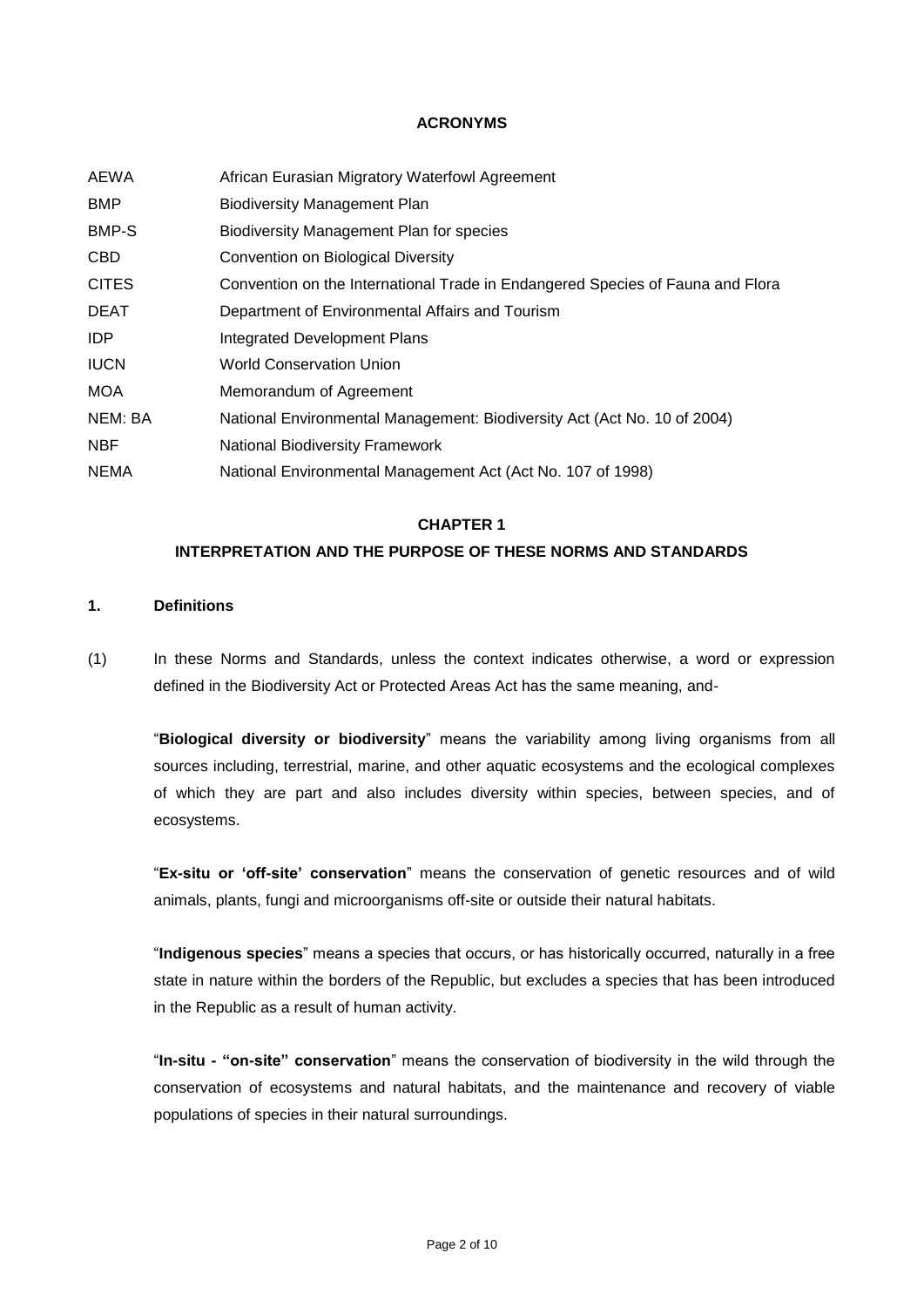"**IUCN Red Data List**" means a global or national list providing information on a species' risk of extinction (usually by taxonomic group), and prepared under the auspices of the International Union for the Conservation of Nature.

"**Long-term survival**" means to ensure the survival of a species until the next human generation, approximately 30 years.

"**Migratory species**" means an entire population or any geographically separate part of the population of any species or lower tax on of wild animals, a significant proportion of whose members cyclically and predictably cross one or more national jurisdictional boundaries.

"**Stakeholder**" means a natural or juristic person(s) that has an interest in, or may be affected by, a particular obligation or decision or activity, relating to or resulting from a management plan, either as individuals or representatives of a group, and include landowners where appropriate.

"**Species**" means a kind of animal, plant or other organism that does not normally interbreed with individuals of another kind, and includes any sub-species, cultivar, variety, geographic race, strain, hybrid or geographically separate population.

"**Threat**" means any action that causes a decline and compromises the future survival of a species or anything that has a detrimental effect on a species. Threats can be human induced or natural. BMP-S should focus on mitigating human induced threats to species.

"**Viable**" in relation to a species or population means the ability to survive or persist and develop or multiply over multiple generations or a long time period.

(2) In this document, unless the context indicates otherwise, a word or expression to which a meaning has been assigned in the National Environmental Management: Biodiversity Act, 2004 (Act No. 10 of 2004), (hereinafter "The Act"), has the same meaning.

## **2. Purpose and application**

- (1) In terms of Section 9(1) of the Biodiversity Act, the Minister may, by notice in the *Gazette*
	- (a) issue norms and standards for the achievement of any of the objectives of this Act, including for the -
		- (i) management and conservation of South Africa's biological diversity and its components;
		- (ii) restriction of activities which impact on biodiversity and its components; and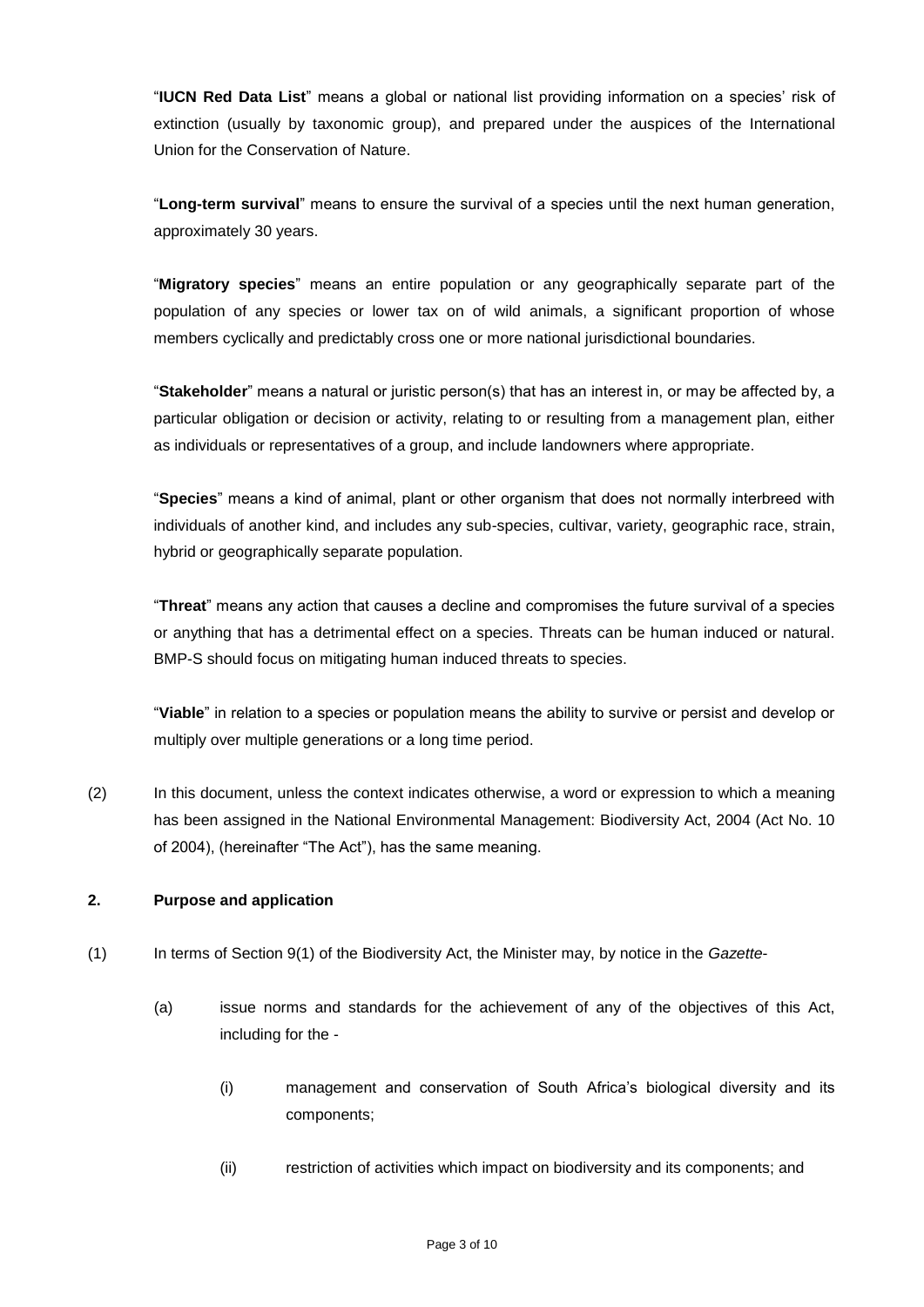- (b) set indicators to measure compliance with those norms and standards.
- (2) The purpose of these Norms and Standards is to provide a national approach and minimum standards for the development of biodiversity management plans for species.

## **CHAPTER 2**

## **INTRODUCTION TO BIODIVERSITY MANAGEMENT PLANS FOR SPECIES AND TO THESE NORMS AND STANDARDS**

#### **3. Biodiversity Management Plans**

- (1) A biodiversity management plan must
	- (a) be aimed at ensuring the long-term survival in nature of the species to which the plan relates;
	- (b) provide for the responsible person, organisation or organ of state to monitor and report on progress with implementation of the plan; and
	- (c) be consistent with
		- (i) The Act;
		- (ii) The national environmental management principles;
		- (iii) The national biodiversity framework;
		- (iv) Any applicable bioregional plan;
		- (v) Any plans issued in terms of Chapter 3 of the NEMA;
		- (vi) Any municipal integrated development plans;
		- (vii) Any other plans prepared in terms of national or provincial legislation that is affected; or
		- (viii) Any relevant international agreements binding on the Republic.
- (2) Biodiversity Management Plans for Species (BMP-S) can be compiled for any indigenous or migratory species to South Africa.

### **CHAPTER 3**

#### **THE DEVELOPMENT OF BIODIVERSITY MANAGEMENT PLANS FOR SPECIES**

#### **4. Scope of BMP-S**

Depending on the biological characteristics of the species concerned and the geographic range where it applies, biodiversity management plans may be developed for: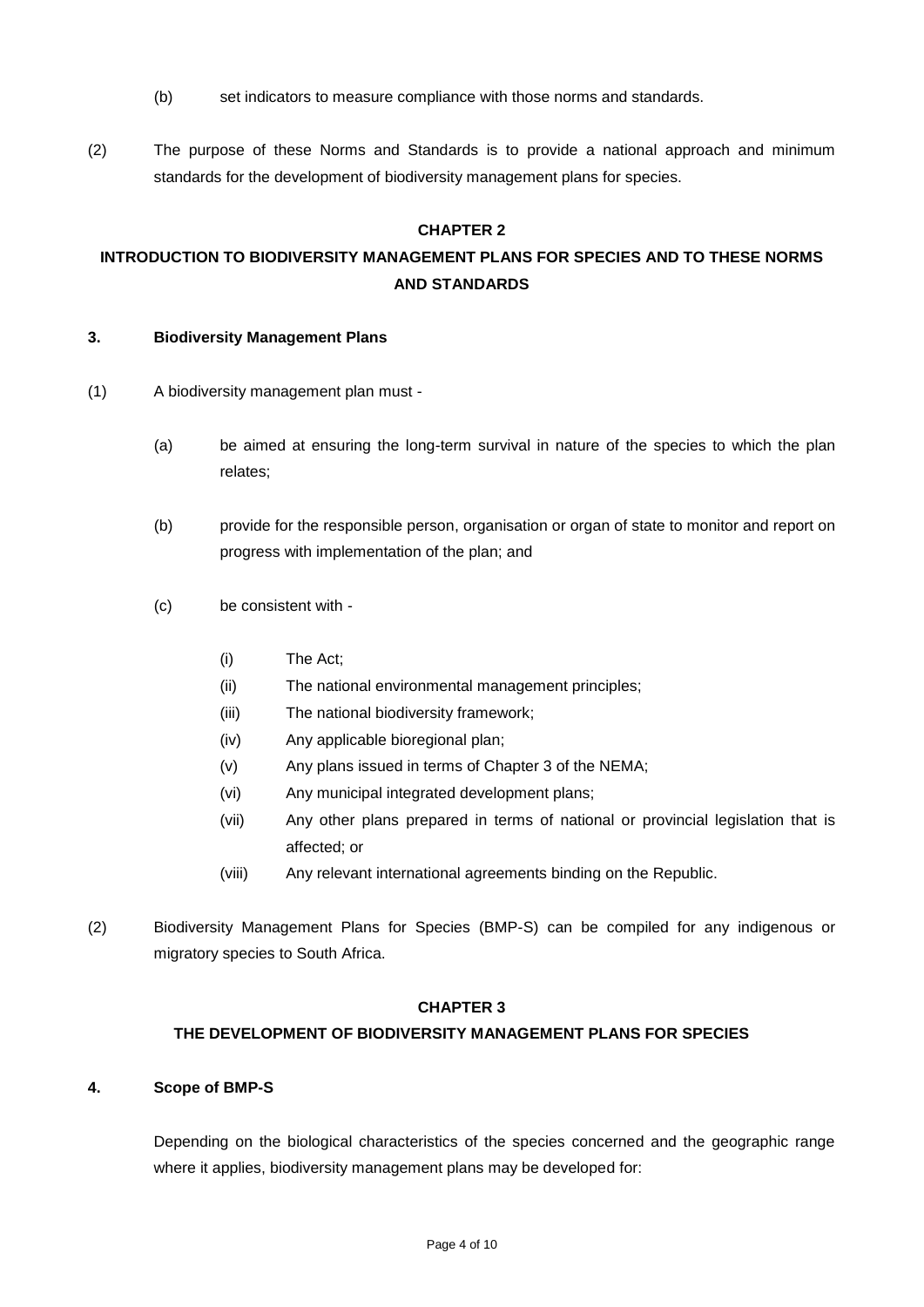- (1) One or more species; or
- (2) One or more populations or a meta-population.

### **5. Process for developing BMP-S**

The following process as outlined herein may be followed when developing BMP-S:

- (1) Appropriate stakeholders should be invited to participate in the development of the BMP-S.
- (2) Stakeholders may be identified according to:
	- (a) The stakeholder group to which they belong; or
	- (b) Their interests and mission.
- (3) Background information on the species may be compiled and circulated to all appropriate stakeholders prior to development of the BMP-S.
- (4) The background information should contain:
	- (a) Criteria used to select the species;
	- (b) Information on the current status of the species;
	- (c) Information on known threats; and
	- (d) Their impacts on the species.
- (5) Compilation of the first draft of a BMP-S can be done by either:
	- (a) A consultant;
	- (b) An expert on the species;
	- (c) A panel of experts on the species; or
	- (d) During a stakeholder workshop.
- (6) (a) The first draft of the BMP should be made available to stakeholders for comment;
	- (b) The comment period should be at least 30 working days;
	- (c) Relevant comments received should be included in a final draft of the BMP-S;
- (7) The final draft of the plan should be sent to all implementers of identified actions for validation within 60 days of date of notice.

The final draft of the plan should be compiled and submitted, within 90 days of receipt of comments, to the Minister for approval.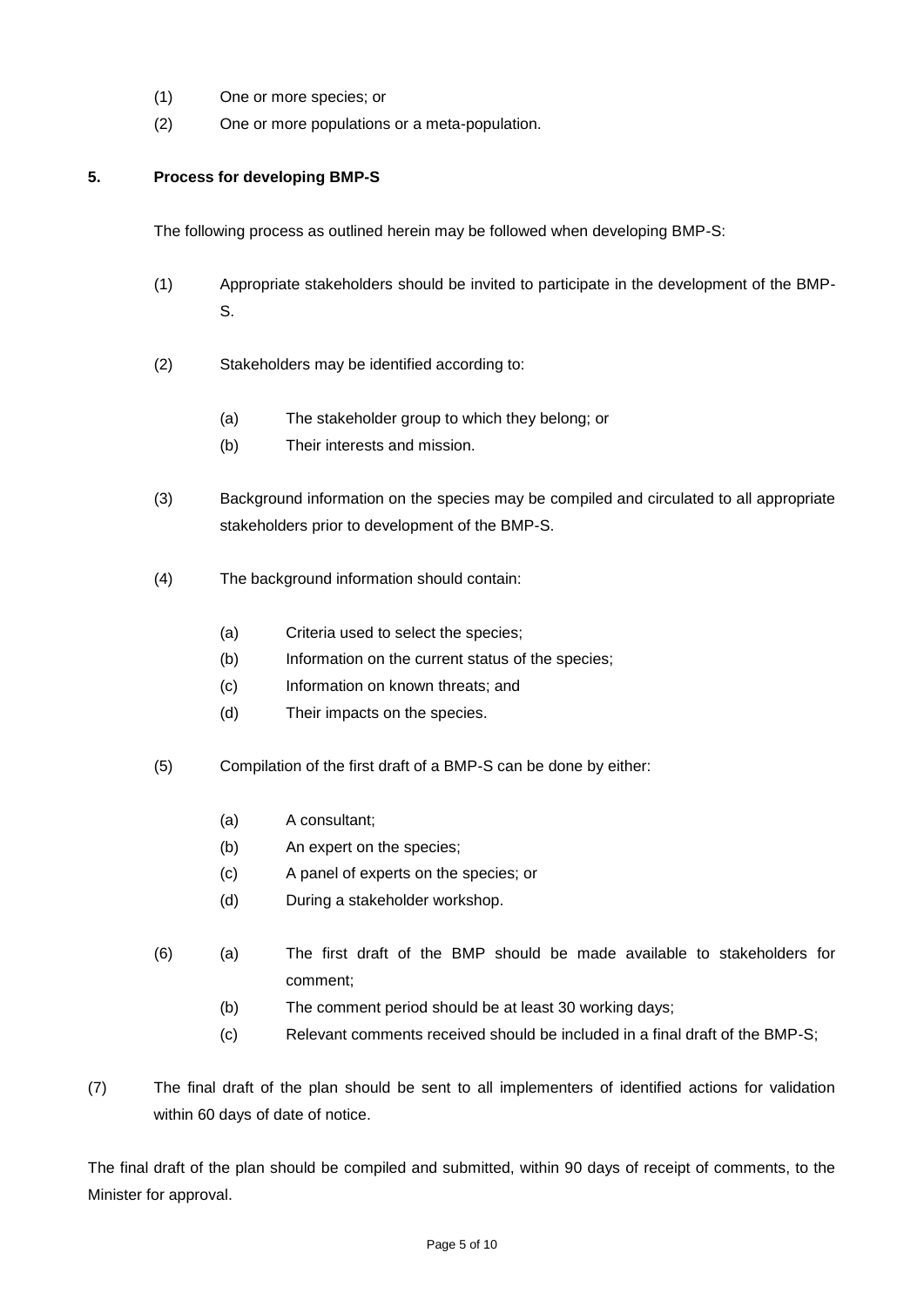## **6. Format of BMP-S**

Title, Table of Contents and Terms

- (1) BMP-S must contain the following introductory information:
	- (a) A header page containing BMP-S title, authors, lead agency and implementing organisations;
	- (b) A Table of Contents page;
	- (c) A list explaining abbreviations;
	- (d) A list of explaining acronyms;
	- (e) A glossary defining all scientific and technical terms used in the BMP-S in alphabetical order;
	- (f) Acknowledgements;
	- (g) Foreword; and
	- (h) An executive summary in English.
- (2) In the BMP-S the introduction must contain:
	- (a) A brief introduction of the species and why it needs a BMP-S;
	- (b) Aims and objectives of the BMP-S, which should be a statement of a desired state the plan intends to achieve at the end of its implementation;
	- (c) Benefits of the plan; and
	- (d) Anticipated outcomes.
- (3) In the BMP-S the background may include:
	- (a) A Summary of the conservation status and legislative context;
	- (b) A Summary of everything known about the species and anything pertinent to its management, in sufficient detail, including identified needs to be researched;
	- (c) Identify role players; and
	- (d) Summarise planning methodology.
- (4) In the BMP-S the conservation status and legislative context may:
	- (a) Identify parties currently responsible for management of the species for which the BMP-S is developed;
	- (b) Indicate the status of the species in terms of the Act, IUCN Red Data List, CITES, other national legislation or subordinate legislation and provincial conservation legislation and ordinances;
	- (c) Indicate the cultural conservation status of the species;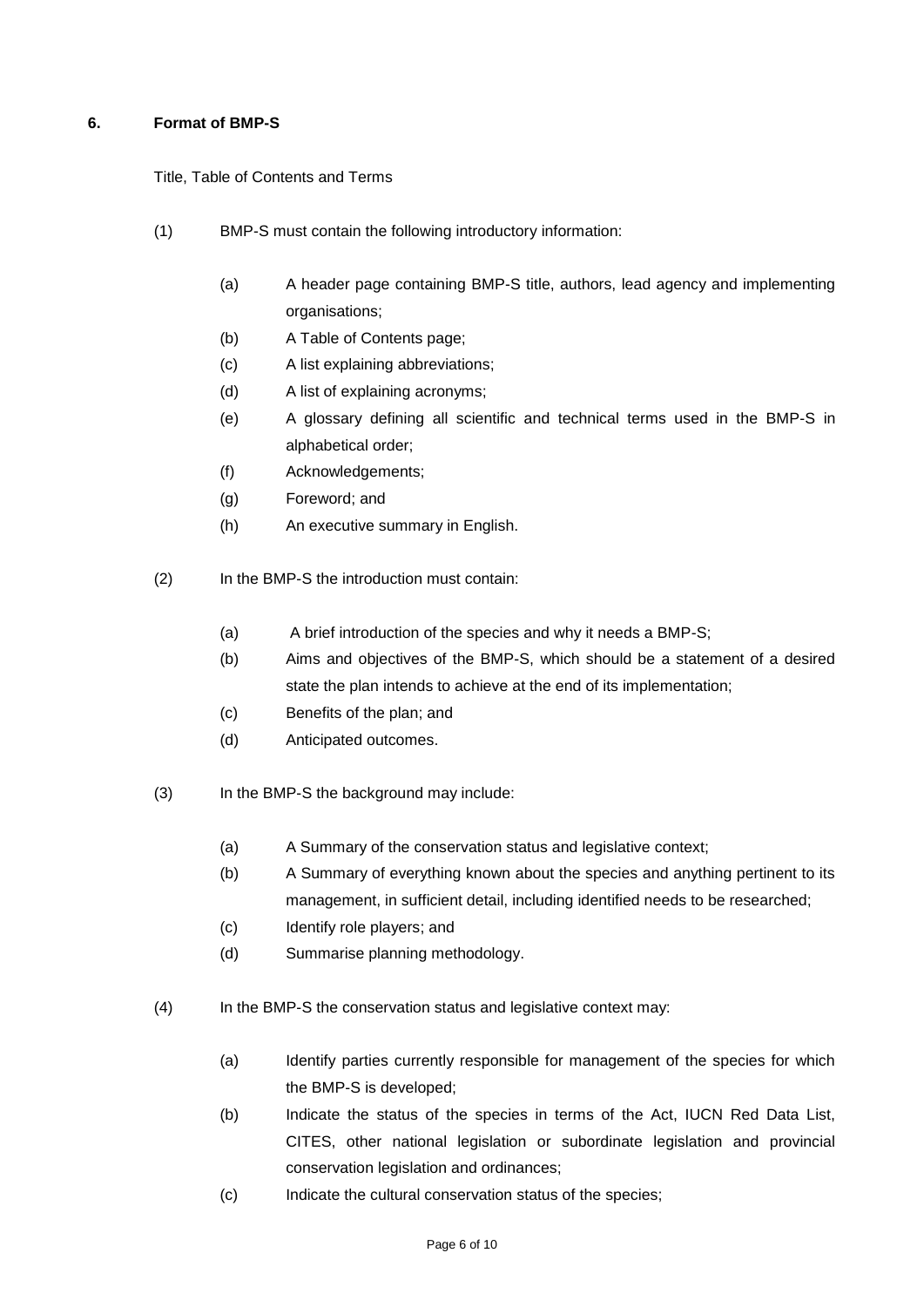- (d) Indicate the indigenous knowledge value of the species; and
- (e) Motivate for assigning priority for the development of this BMP-S.
- (5) In the BMP-S the species detail may include:
	- (a) Taxonomy, including sub-specific and genetic information, if relevant and available;
	- (b) Distribution, migratory patterns (if applicable), habitat requirements, biology and ecology;
	- (c) Description and map of geographic area for which the plan is proposed;
	- (d) Any ex situ populations and their status;
	- (e) If known, the species' role in the ecosystem e.g. umbrella, keystone, flagship, mutualisms and dependencies;
	- (f) Known diseases;
	- (g) Population statistics and trends;
	- (h) Threats;
	- (i) Information on any utilisation, where applicable, should include:
		- (i) Impact of utilisation based on evidence;
		- (ii) Use value of the species;
		- (iii) Monitoring of current use; and
		- (iv) Current quotas and permits issued;
	- (j) Past conservation measures;
	- (k) Socio-economic issues (if applicable), including:
		- (i) Community benefits; and
		- (ii) A cost analysis of the value of species; and
	- (l) Research inventory and summary;
- (6) In the BMP-S the summary of the planning methodology may include:
	- (a) A list of role players and organisations involved in developing and implementing the BMP-S;
	- (b) A description of the processes followed in drawing up the BMP-S;
	- (c) An outline of the process followed for stakeholder consultation;
	- (d) A list of all stakeholders;
	- (e) An outline of the nature of agreements that will need to be or have been developed with implementers of the BMP-S;
	- (f) Reference to all relevant documents, agreements and policies, which will be appended to the BMP-S; and
	- (g) Verification and approval by relevant experts on the quality and context of the species related issues.
- (7) In the BMP-S the statement of threats adversely affecting the species may include: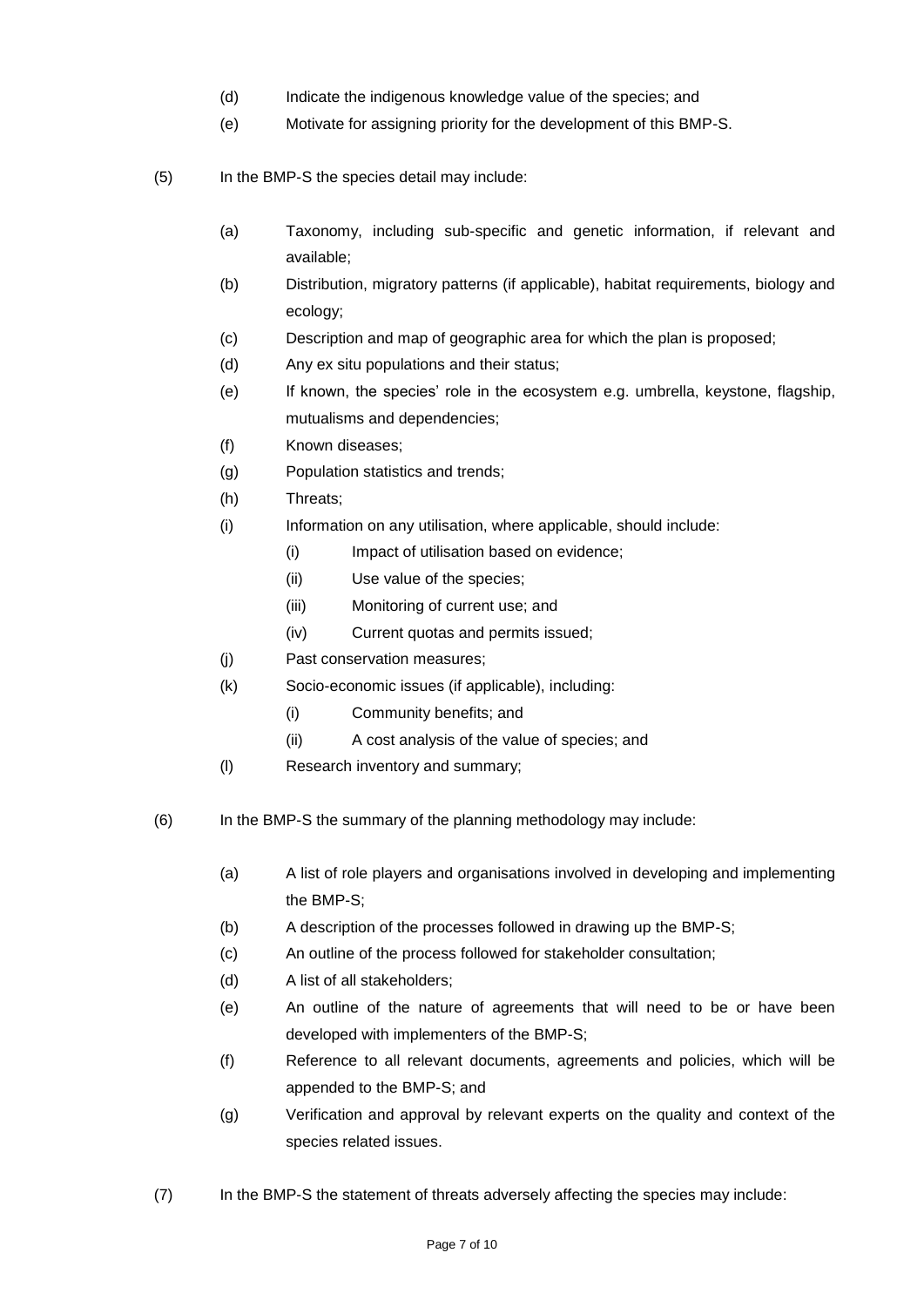- (a) List all the threats;
- (b) A Description of the nature of the threats including an assessment of the magnitude and impact of the threat; and
- (c) Prioritise the threats.
- (8) (a) In the BMP-S the action plan stating the objectives and actions for dealing with each of the threats adversely affecting the species should be developed.
	- (b) Actions identified in an action plan may be divided into actions at the national and local level for ease of reference by implementers, including organs of state at different levels.
	- (c) The action plan may:
		- (i) Describe the objectives;
		- (ii) Describe the action(s) needed;
		- (iii) Rank each action by relative priority;
		- (iv) Identify the implementing party(ies), and the lead party;
		- (v) Specify time frames (initiation, duration, completion date);
		- (vi) Identify resources needed and outline a resource mobilization strategy to ensure acquisition and sustainability of resource requirements;
		- (vii) Identify potential positive and negative impacts of action;
		- (viii) Identify incentives (where applicable);
		- (ix) Develop measurable indicators; and
		- (x) List inappropriate actions and explain why they could be detrimental
- (9) (a) In the BMP-S a monitoring programme may be developed and may include a monitoring and reporting plan with annual reports for each action outlined in the Action Plan.
	- (b) For each action, the annual report may include:
		- (i) A list of the agency(ies) responsible for monitoring each action (this may differ from the implementing or lead agent); and,
		- (ii) Stipulated milestones, key events and thresholds in the measurable indicators to be reported on.
- (10) In the BMP-S the reference list must include all references sited in the BMP-S developed.

## **7. Approval of the BMP-S**

(1) The BMP-S must be submitted to the Minister for approval.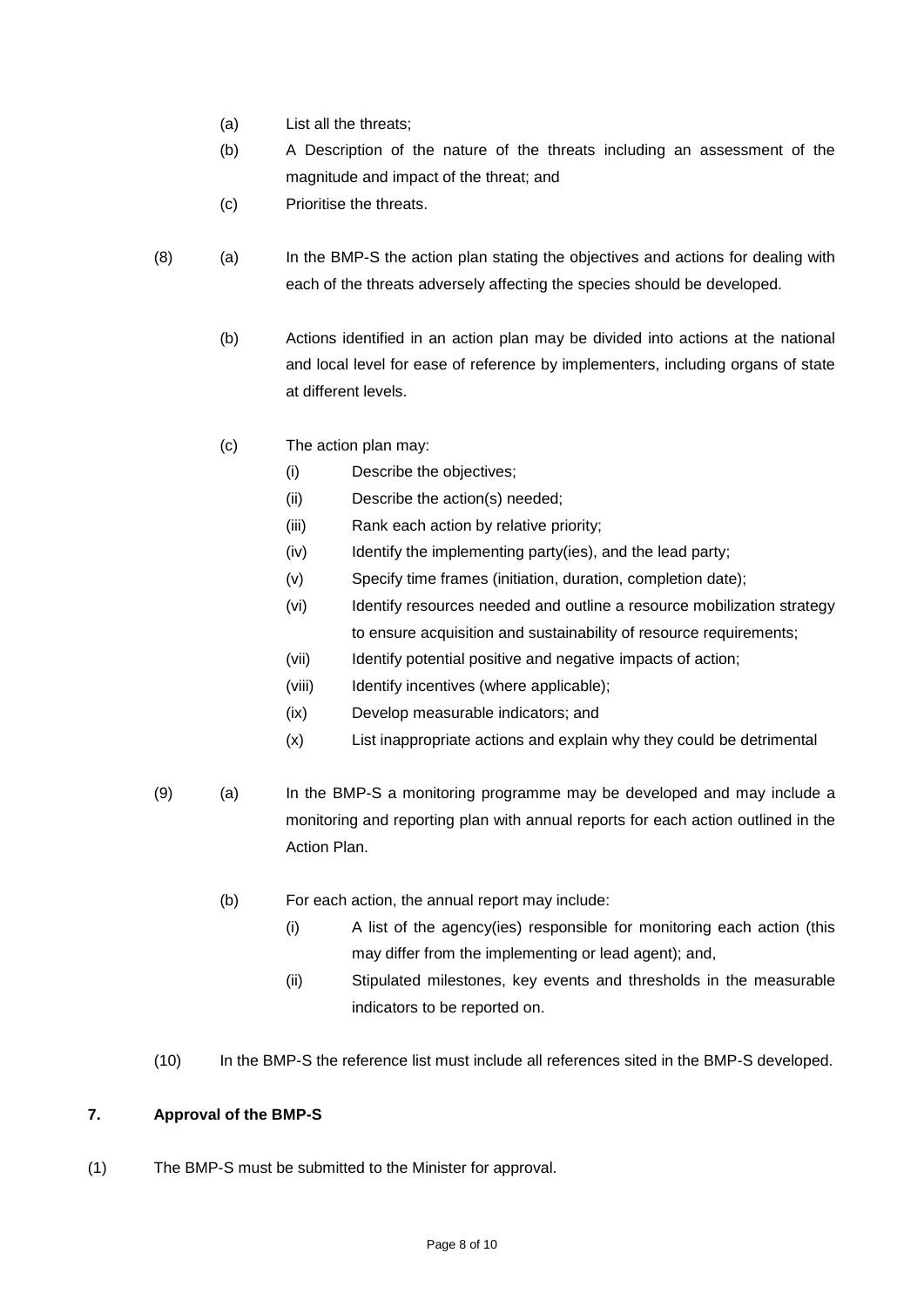- (2) The Minister should, within 90 days:
	- (a) Acknowledge receipt of a BMP-S;
	- (b) In the event of an acceptable first draft of a BMP-S, reject, return for revision or publish a BMP-S for general public consultation;
	- (c) Reject the redrafted version of any BMP-S that does not comply with the norms and standards; or
	- (d) On approval of a BMP-S the Minister should appoint a lead agency and publish the BMP-S in the *Government Gazette*.
- (3) (a) Before approving a draft biodiversity management plan, the Minister must identify a suitable person, organisation or organ of state that is willing to be responsible for the implementation of the plan.
	- (b) The Minister may, require independently obtained proof of the lead agency's:
		- (i) Relevant experience; and
		- (ii) Financial and human resources.
	- (c) The Minister may enter into a biodiversity management agreement with the person, organisation or organ of state regarding the implementation of the biodiversity management plan, or any aspect thereof.

#### **8. Implementation of BMP-S for species**

- (1) The Minister may review, assess compliance and verify achievement of the aim and objectives of a BMP-S;
- (2) The Minister may:
	- (a) Assess compliance and achievement of the aims and objectives as per the monitoring section of the annual reports;
	- (b) Request any additional information to allow the assessment of compliance and achievement of the aims and objectives, and
	- (c) The Minister must review a BMP-S published in terms of section 43(3) of the Act, at least every five years, and assess compliance with the plan and the extent to which its objectives are being met.